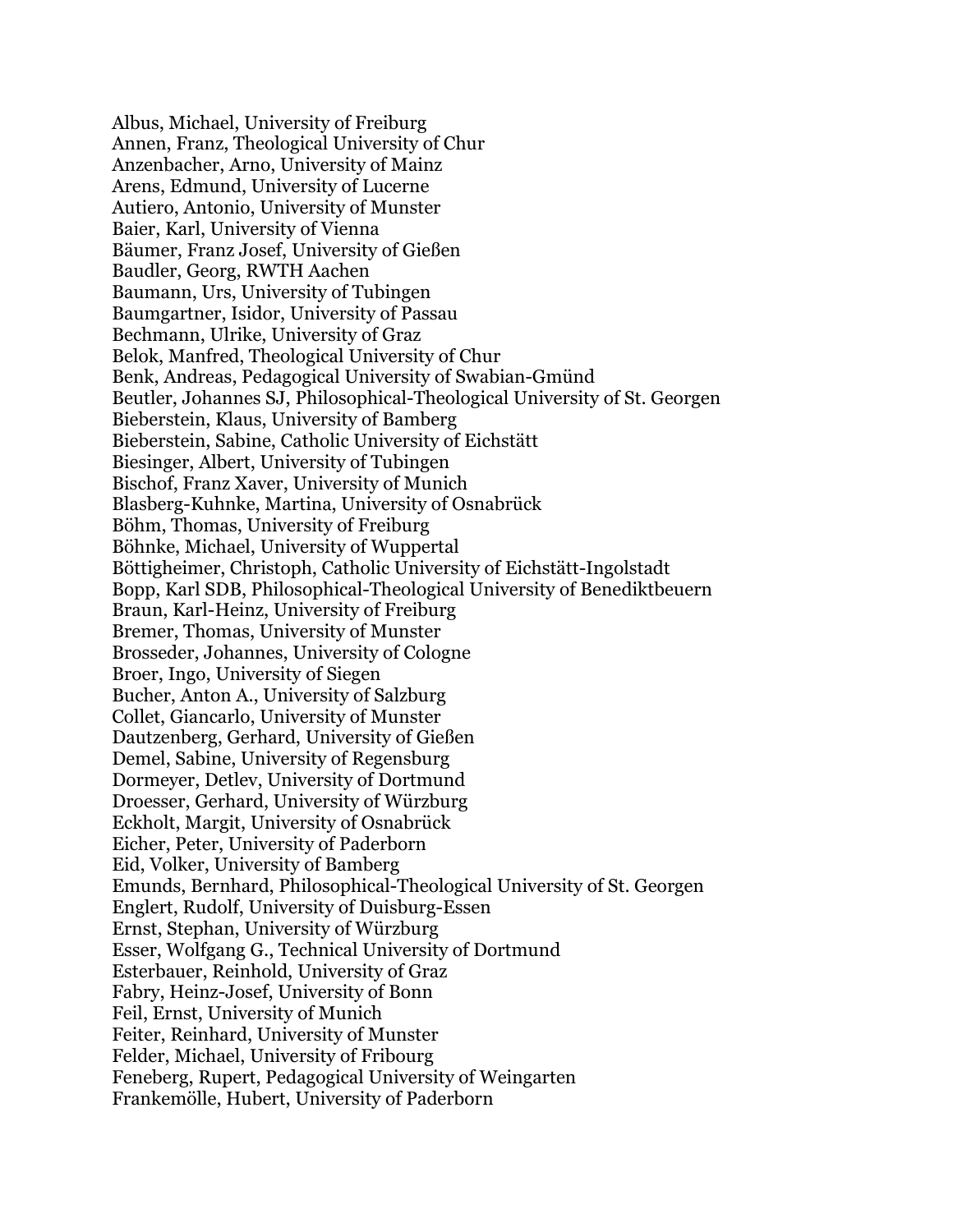Franz, Albert, Technical University of Dresden Frevel, Christian, University of Bochum Fröhling, Edward SAC, Philosophical-Theological University of Vallendar Fuchs, Ottmar, University of Tubingen Fürst, Alfons, University of Munster Gabriel, Karl, University of Munster Garhammer, Erich, University of Würzburg Gertler, Martin, Rheinische University of Applied Sciences of Cologne Göllner, Reinhard, University of Bochum Görtz, Heinz-Jürgen, University of Hannover Goertz, Stephan, University of Mainz Gruber, Franz, University of Linz Grümme, Bernhard, Pedagogical University of Ludwigsburg Guggenberger, Wilhelm, University of Innsbruck Häfner, Gerd, University of Munich Haker, Hille, University of Frankfurt am Main, Chicago Halbfas, Hubertus, Pedagogical University of Reutlingen Halter, Hans, University of Lucerne Hartmann, Richard, Theological Department of Fulda Hauser, Linus, University of Gießen Heil, Christoph, University of Graz Heimbach-Steins, Marianne, University of Munster Heimerl, Theresia, University of Graz Heinz, Hanspeter, University of Augsburg Hemel, Ulrich, University of Regensburg Hengsbach, Friedhelm SJ, Philosophical-Theological University of St. Georgen Hilberath, Bernd-Jochen, University of Tubingen Hilger, Georg, University of Regensburg Hilpert, Konrad, University of Munich Hödl, Hans Gerald, University of Vienna Höfer, Rudolf, University of Graz Höhn, Hans-Joachim, University of Cologne Hoffmann, Johannes, University of Frankfurt am Main Hoffmann, Paul, University of Bamberg Holderegger, Adrian, University of Fribourg Holzem, Andreas, University of Tubingen Hübner, Reinhard, University of Munich Hünermann, Peter, University of Tubingen Irsigler, Hubert, University of Freiburg Jäggle, Martin, University of Vienna Jendorff, Bernhard, University of Gießen Jorissen, Hans, University of Bonn Kalloch, Christina, University of Hannover Kampling, Rainer, University of Berlin Karrer, Leo, University of Fribourg Keel, Othmar, University of Fribourg Kern, Walter, Pedagogical University of Ludwigsburg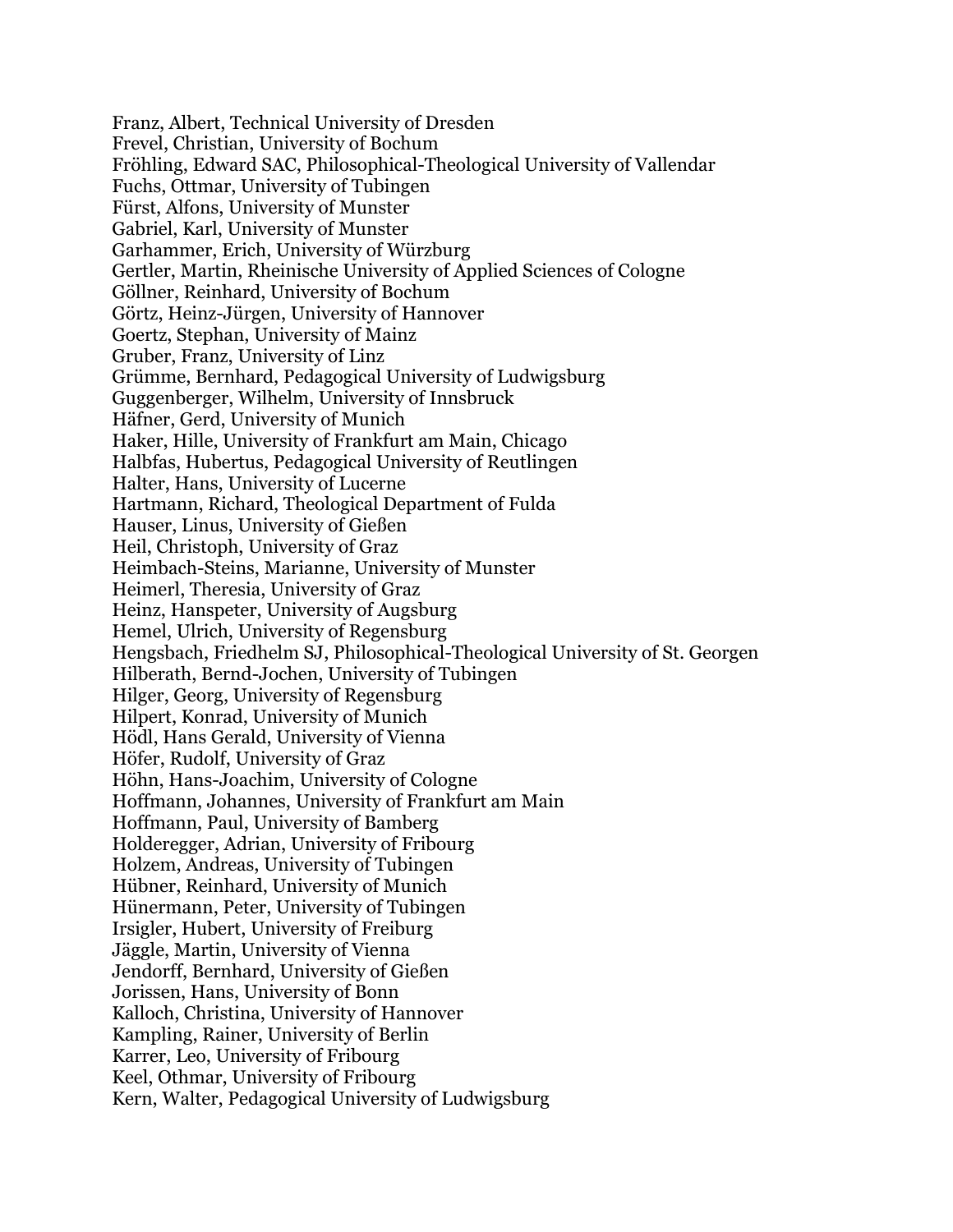Kessler, Hans, University of Frankfurt am Main Kienzler, Klaus, University of Augsburg Kießling, Klaus, Philosophical-Theological University of St. Georgen Kirchschläger, Walter, University of Lucerne Klein, Stephanie B., University of Lucerne Knobloch, Stefan OFMCap, University of Mainz Köhler, Joachim, University of Tubingen Könemann, Judith, University of Munster Kohler-Spiegel, Helga, Pedagogical University of Feldkirch/Vorarlberg Kolb, Anton, University of Graz Kollmann, Roland, Technische University of Dortmund Korff, Wilhelm, University of Munich Kos, Elmar, University of Vechta Kozdroj, Andrzej, Philosophical-Theological University of Vallendar Kraus, Georg, University of Bamberg Kruip, Gerhard, University of Mainz Küchler, Max, University of Fribourg Kügler, Joachim, University of Bamberg Kühschelm, Roman, University of Vienna Küng, Hans, Tubingen Kuhn, Karl-Christoph, University of Tubingen Kuhnke, Ulrich, University of Osnabrück Kuld, Lothar, Pedagogical University of Weingarten Lachner, Raimund, University of Vechta Ladenhauf, Karl Heinz, University of Graz Landersdorfer, Anton, University of Passau Lang, Bernhard, University of Paderborn Langenhorst, Georg, University of Augsburg Langer, Wolfgang, Perchtolsdorf Langthaler, Rudolf, University of Vienna Larcher, Gerhard, University of Graz Lesch, Karl Josef, University of Vechta Leuninger, Ernst, Philosophical-Theological University of Vallendar Liebmann, Maximilian, University of Graz Löffler, Winfried, University of Innsbruck Loretan, Adrian, University of Lucerne Lüdicke, Klaus, University of Munster Ludwig, Heiner, Technical University of Darmstadt Lutterbach, Hubertus, University of Duisburg-Essen Maier, Joachim, Schriesheim Meier, Johannes, University of Mainz Mendl, Hans, University of Passau Mennekes, Friedhelm SJ, Cologne Merks, Karl-Wilhelm, Bonn Mette, Norbert, Technische University of Dortmund Meyer, Guido, Rheinisch-Westphalian Technical University of Aachen Michel, Andreas, University of Cologne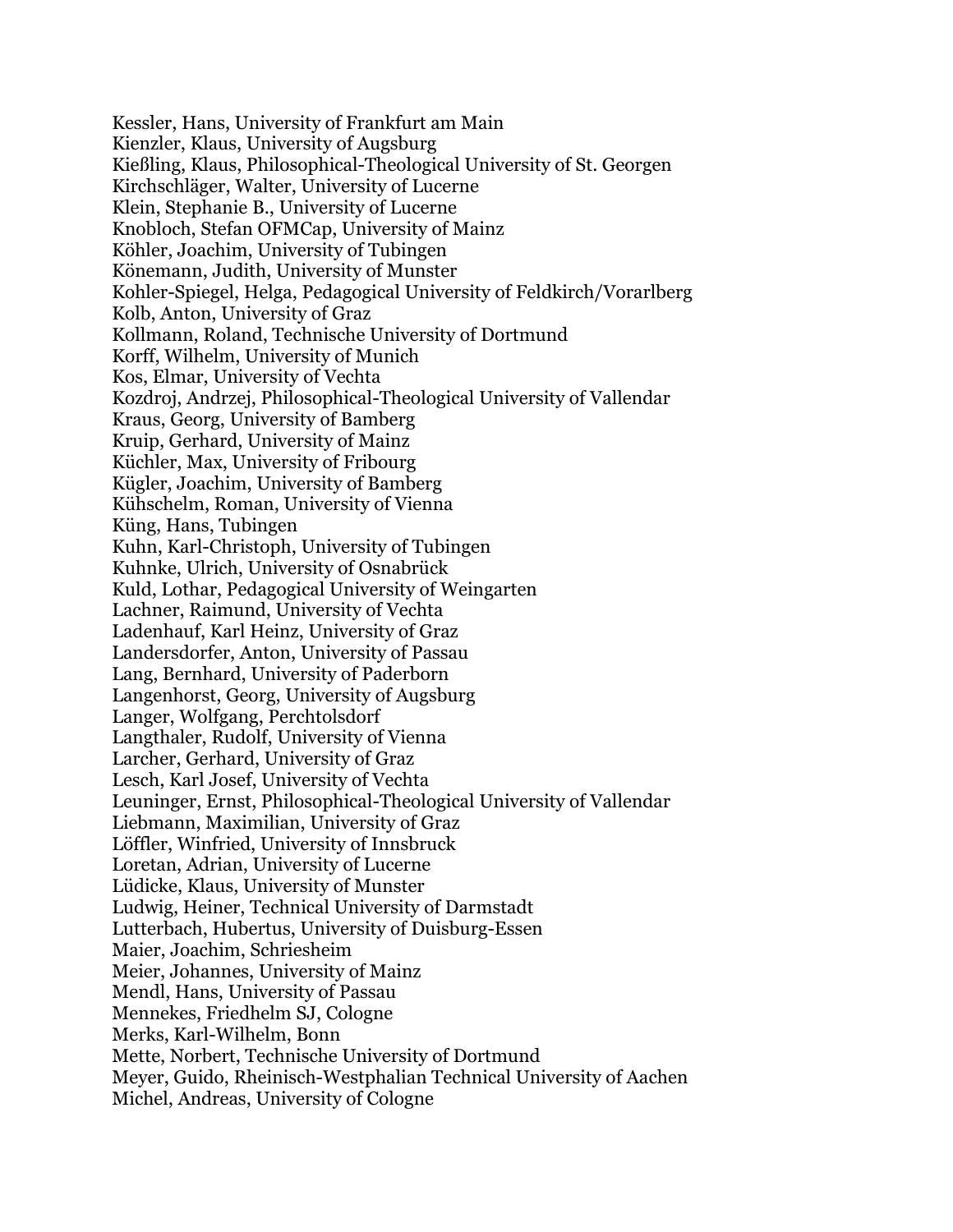Middelbeck-Varwick, Anja, University of Berlin Mieth, Dietmar, Universities of Erfurt und Tubingen Missalla, Heinrich, University of Duisburg-Essen Möhring-Hesse, Matthias, University of Vechta Mooney, Hilary, Pedagogical University of Weingarten Müller, Klaus, University of Munster Müllner, Ilse, University of Kassel Nauer, Doris, Philosophical-Theological University of Vallendar Neuner, Peter, University of Munich Nickel, Monika, University of Passau Niederschlag, Heribert SAC, Philosophical-Theological University of Vallendar Niemand, Christoph, Catholic-Theological Private University of Linz Odenthal, Andreas, University of Tubingen Ohlig, Karl-Heinz, University of Saarland Ollig, Hans-Ludwig SJ, Philosophical-Theological University of St. Georgen Palaver, Wolfgang, University of Innsbruck Pellegrini, Silvia, University of Vechta Pemsel-Maier, Sabine, Pedagogical University of Karlsruhe Pesch, Otto Hermann, University of Hamburg Pock, Johann, University of Vienna Poplutz, Uta, University of Wuppertal Porzelt, Burkard, University of Regensburg Pröpper, Thomas, University of Munster Raberger, Walter, Catholic Theological Private University of Linz Raske, Michael, University of Frankfurt am Main Reikerstorfer, Johann, University of Vienna Reil, Elisabeth, University of Koblenz-Landau Reuter, Eleonore, Catholic University of Applied Sciences of Mainz Richter, Klemens, University of Munster Roebben, Bert, University of Dortmund Rolinck, Eberhard, University of Munster Rotter, Hans, University of Innsbruck Ruhstorfer, Karlheinz, University of Koblenz-Landau Rummel, Gerhard A., Catholic University of Freiburg Sauer, Ralph, University of Vechta Schäper, Sabine, Catholic University of NRW, Munster Schambeck, Mirjam sf, University of Bamberg Scharer, Matthias, University of Innsbruck Scheidler, Monika, Technische University of Dresden Schelkshorn, Hans, University of Vienna Schlemmer, Karl, University of Passau Schmälzle, Udo, University of Munster Schmid, Bruno, Pedagogical University of Weingarten Schmidinger, Heinrich, University of Salzburg Schmidt, Thomas M., University of Frankfurt am Main Schmiedl, Joachim, Philosophical-Theological University of Vallendar Schockenhoff, Eberhard, University of Freiburg